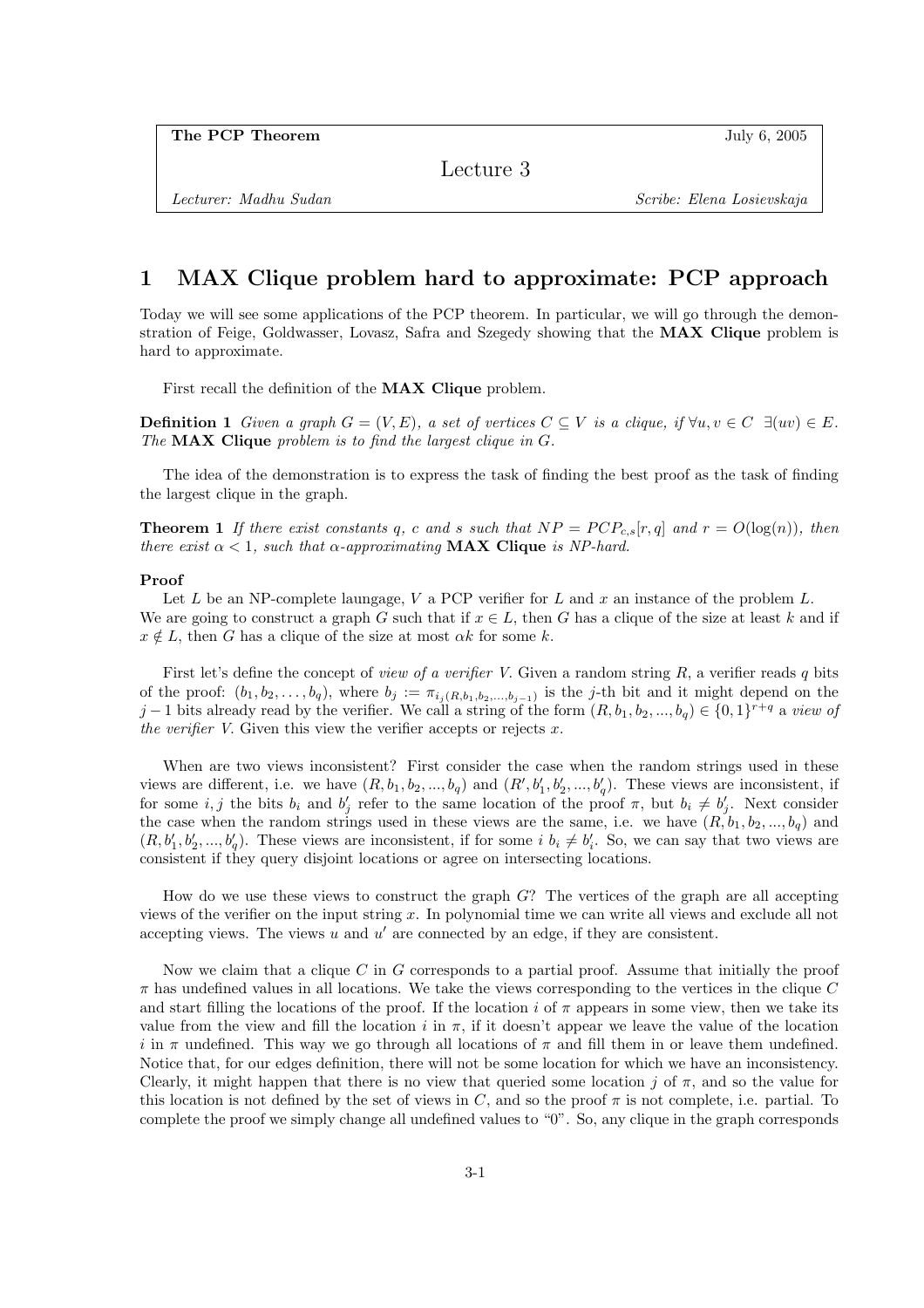to a partial proof.

Moreover, any proof corresponds to a clique in the graph. Why is this? Simply because all accepting consistent random strings form a clique in G (by the construction of G). Let  $C_{max}$  denote the size of a maximum clique in the graph G. Using the same reasoning used in the previous lectures, we have:

- if  $x \in L$   $\exists \pi : \text{Pr}_R[V^{\Pi}(x;R) = 1] \ge c \Rightarrow C_{max}(G) \ge c2^r$ ,
- if  $x \notin L$   $\exists \pi : \mathrm{Pr}_R[V^{\Pi}(x;R) = 1] \leq s \Rightarrow C_{max}(G) \leq s2^r$ ,

So, approximating **MAX Clique** within the factor  $\alpha > \frac{s}{c}$  is NP-hard.

Consider the standard form  $NP = PCP_{1, \frac{1}{2}}[O(log(n)), q]$  for some constant q, then it is NP-hard to approximate **MAX Clique** within the factor  $\alpha > \frac{1}{2}$ . But what if we run the verifier twice? Then we have  $NP \subseteq PCP_{1,\frac{1}{4}}[O(log(n)), 2q]$ , i.e. it is still hard to approximate **MAX Clique** even with the factor  $\frac{1}{4}$ . In general,  $\forall t$   $PCP_{c,s}[r,q] \subseteq PCP_{c^t,s^t}[tr,tq]$  and  $\frac{1}{2^t}$ -approximating of **MAX Clique** is NP-hard. Then it is hard to approximate MAX Clique for any constant factor.

But what happens if we allow the approximation factor  $\alpha$  to be a function of N, where N is the number of vertices in the graph  $G$ ?

Let  $t(n)$  be a slowly growing function of n. Since  $NP \subseteq PCP_{1,\frac{1}{2^{t(n)}}}[O(t(n)log(n)), t(n)q]$  by repeating the previous construction for any instance x of length n, we obtain a graph  $G_x$  with the number of vertices  $N \leq 2^{q+r} = 2^{t(n)(r+q)}$ . This construction takes time polynomial in N. If we run an  $\alpha(N)$ -approximation algorithm A on  $G_x$ , we would be able to decide if  $x \in L$  by considering the size of the clique found by A for some value of  $\alpha(N)$ . Indeed:

- if  $A(G_r) > \alpha(N)2^{t(n)(r+q)} \Rightarrow x \in L$ ,
- if  $A(G_x) \leq \frac{2^{t(n)(r+q)}}{2^{t(n)}}$  $\frac{f^{(n)}(x+q)}{2^{t(n)}} \Rightarrow x \notin L,$

for  $\alpha(N) \geq 1/2^{t(n)}$ . For  $t(n) = log(n)$  the value of  $\alpha(N)$  should be roughly greater then  $1/2^{(log(N))^{1/2}}$ .

In other words, such an algorithm A would imply that  $NP = DTIME(n^{log(n)})$  which is conjectured to be false. It means that then MAX Clique can not be approximated even if the approximation factor  $\alpha$  is a slowly growing function of N (unless  $NP = DTIME(n^{log(n)}))$ .

## 2 MAX Clique problem hard to approximate: PCP and expander walk approach

As we saw above **MAX Clique** is hard to approximate within any factor  $\alpha$  (unless  $P = NP$ ), which is a constant or a slowly growing function of n (unless  $NP = DTIME(n^{log(n)})$ ) for n-vertices graphs. In this section we prove much stronger result, namely: **MAX Clique** is hard to approximate within a factor  $\frac{1}{n^{\epsilon}}$  for any  $\epsilon > 0$  on a *n*-vertex graph unless  $P = NP$ .

The intuition tells us that we have to increase the randomness, if we want to prove any stronger result. But if we increase the randomness, the algorithm takes superpolynomial time (as we saw at the end of the previous section). Then the idea is to construct "almost" random strings, using small randomness.

First, we introduce the concept of an expander walk.